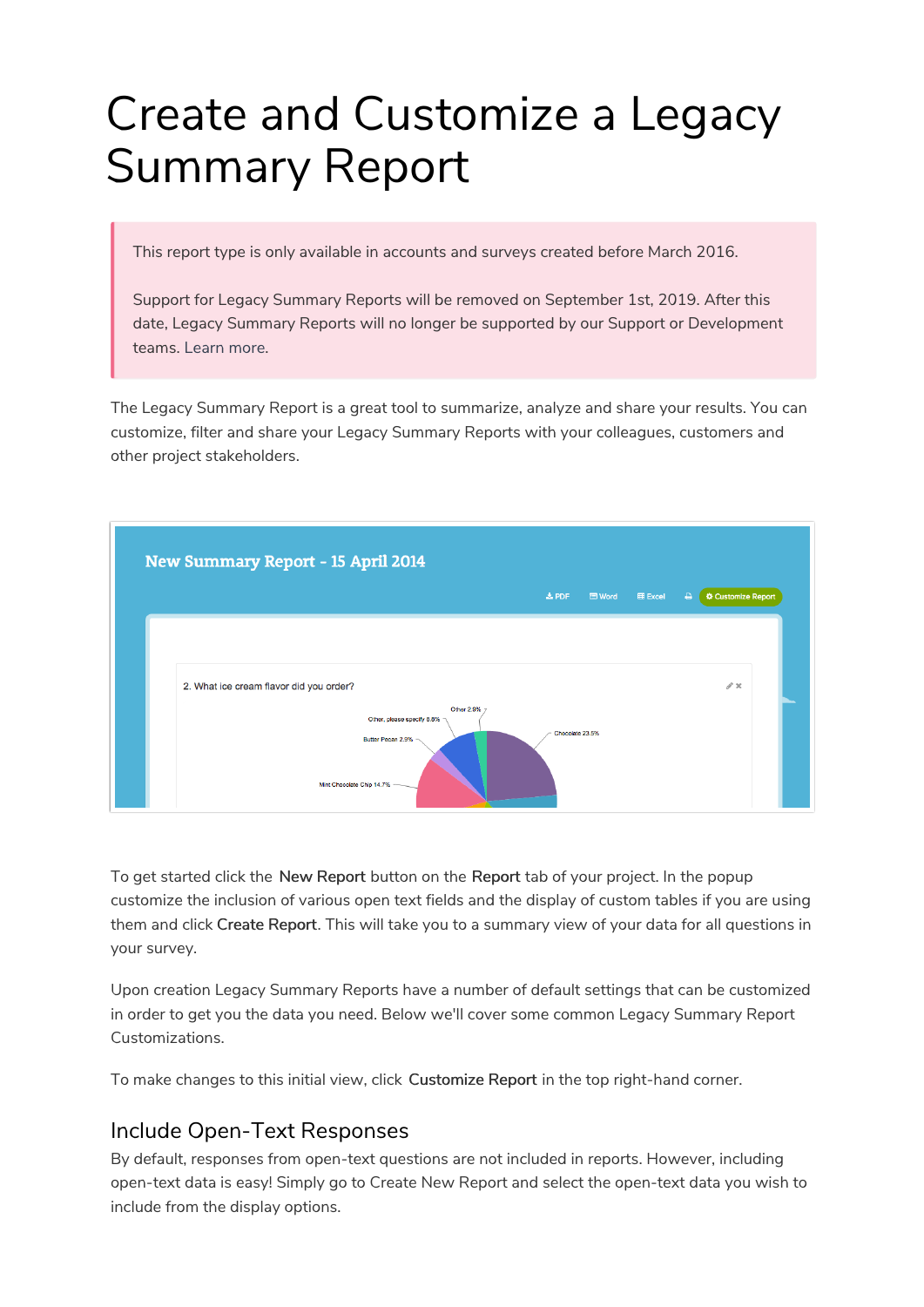| <b>Create a New Summary Report</b> |                                                                                |                                           |
|------------------------------------|--------------------------------------------------------------------------------|-------------------------------------------|
| <b>Display Options</b>             | Include Open Text<br>Include "Other" Text<br>О<br><b>Include Comments</b><br>ы |                                           |
|                                    | <b>Include Location Data</b><br>О                                              |                                           |
|                                    |                                                                                | <b>Create Report</b><br><b>Never Mind</b> |

#### Which open text option is which?

Include Open Text - This will include data from all standalone open text questions from your survey. This includes textbox questions including number, email, percent validated fields, as well as, textbox fields in Custom Groups and Contact Groups.

| 1. What is your first name? * |  |  |  |  |
|-------------------------------|--|--|--|--|
|                               |  |  |  |  |

Include "Other" Text - This will include data from all "other" answer options as a table below your primary results.

| 1. Which pets do you have? (Check all that apply) |
|---------------------------------------------------|
| $\Box$ Dog                                        |
| $\Box$ Cat                                        |
| $\Box$ Bird                                       |
| $\Box$ Other                                      |
|                                                   |

Include Comments - This will include data from all Comments fields added to your questions.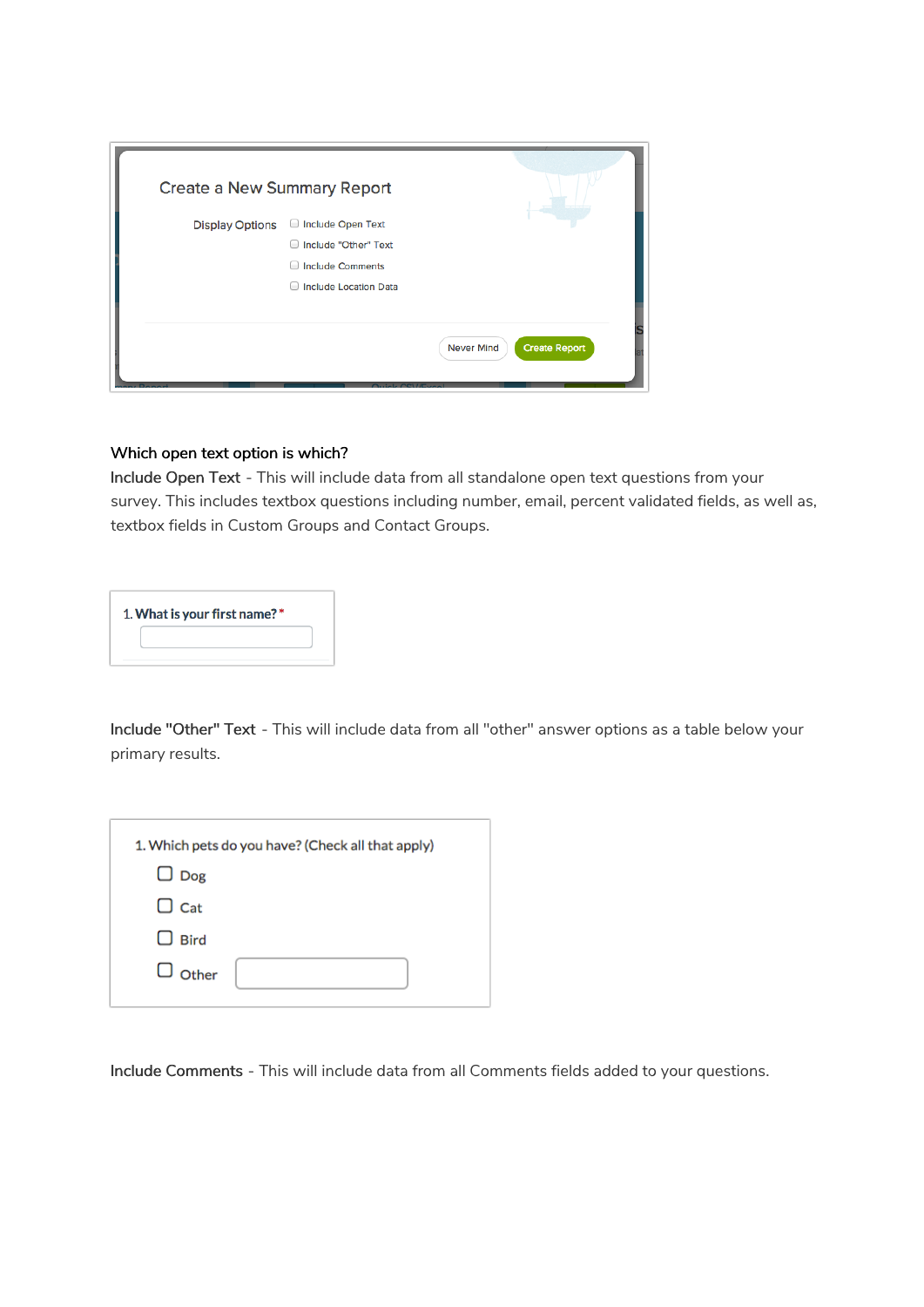| member?                 | 11. On a scale of 1 to 10, how likely are you to refer Pete's Pet Sitting to a friend or family |                                     |
|-------------------------|-------------------------------------------------------------------------------------------------|-------------------------------------|
| 1- Not at all<br>Likely |                                                                                                 | $5 -$<br><b>Extremely</b><br>Likely |
| <b>Comments</b>         |                                                                                                 |                                     |

#### Adding and Deleting Questions

On the General tab the list you see here is the questions that will be included and reported on when you run the report. You can customize which questions to be included here.

| <b>Edit Report Settings</b> |                             |                                  |  |  |  |  |              |
|-----------------------------|-----------------------------|----------------------------------|--|--|--|--|--------------|
| GENERAL                     | <b>CHARTS</b>               | OPTIONS STATS FILTER STYLE SHARE |  |  |  |  |              |
| Title                       |                             |                                  |  |  |  |  |              |
|                             |                             | New Summary Report - 14 May 2014 |  |  |  |  |              |
| Report Element              |                             |                                  |  |  |  |  | Edit in bulk |
|                             | 1. What is your first name? |                                  |  |  |  |  | 1 4 x        |
|                             | 2. What is your age?        |                                  |  |  |  |  | 1 4 x        |
|                             |                             |                                  |  |  |  |  |              |

Scroll to the bottom of the list of questions and click either Add All Questions to do just this or, to add a single question, click Add Element.

Start by selecting the Element Display Type. You will want to keep in mind question type compatibility when selecting the reporting element. To learn more visit our tutorial on Legacy Summary Report Chart Types.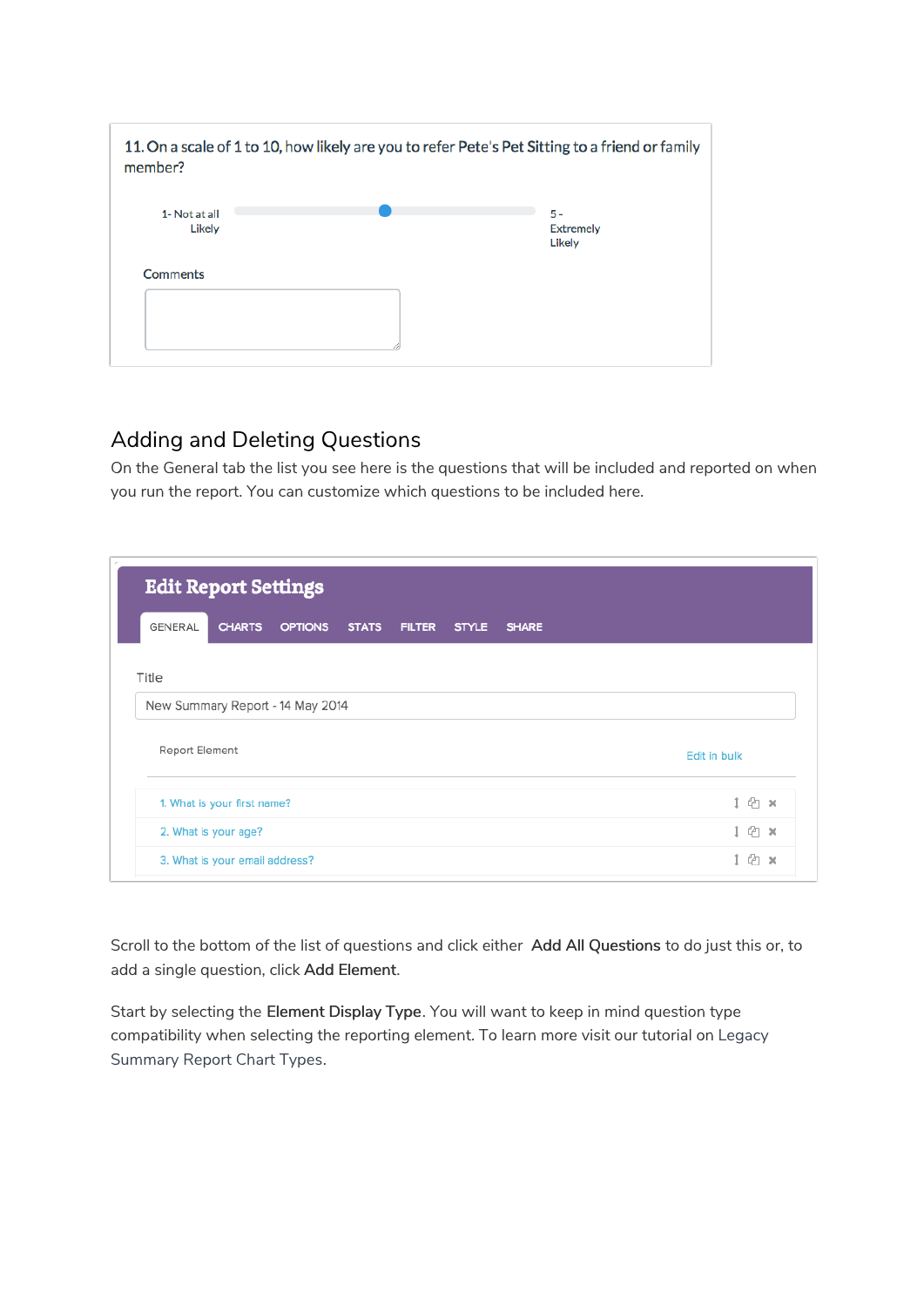#### **Element Display Type**

√ -- Select an Element --**Text** Headline Pie Chart **Vertical Bar Graph** Appendix Table **Cross Tab Existing Report Piped Page Advanced Appendix Net Promoter Score** 

Next select the Source Question/Data that you wish to report on and customize the Headline, Number and Text included with the question in the report below and click Save. The new element will be added to the bottom of the report. If you wish, you can reorder. Or click the Renumber Questions link below to quickly renumber all of the reporting elements in your report.



To delete elements you can do so one by one by clicking the X icon on the far right. To delete questions in bulk check the Report Element box in the top left of the list of questions and de-select the questions you wish to keep. Scroll to the bottom of your list of questions to the Select a bulk action dropdown menu and select Remove element and click Apply. You may need to click the link to the right to Renumber Questions depending on which questions you removed.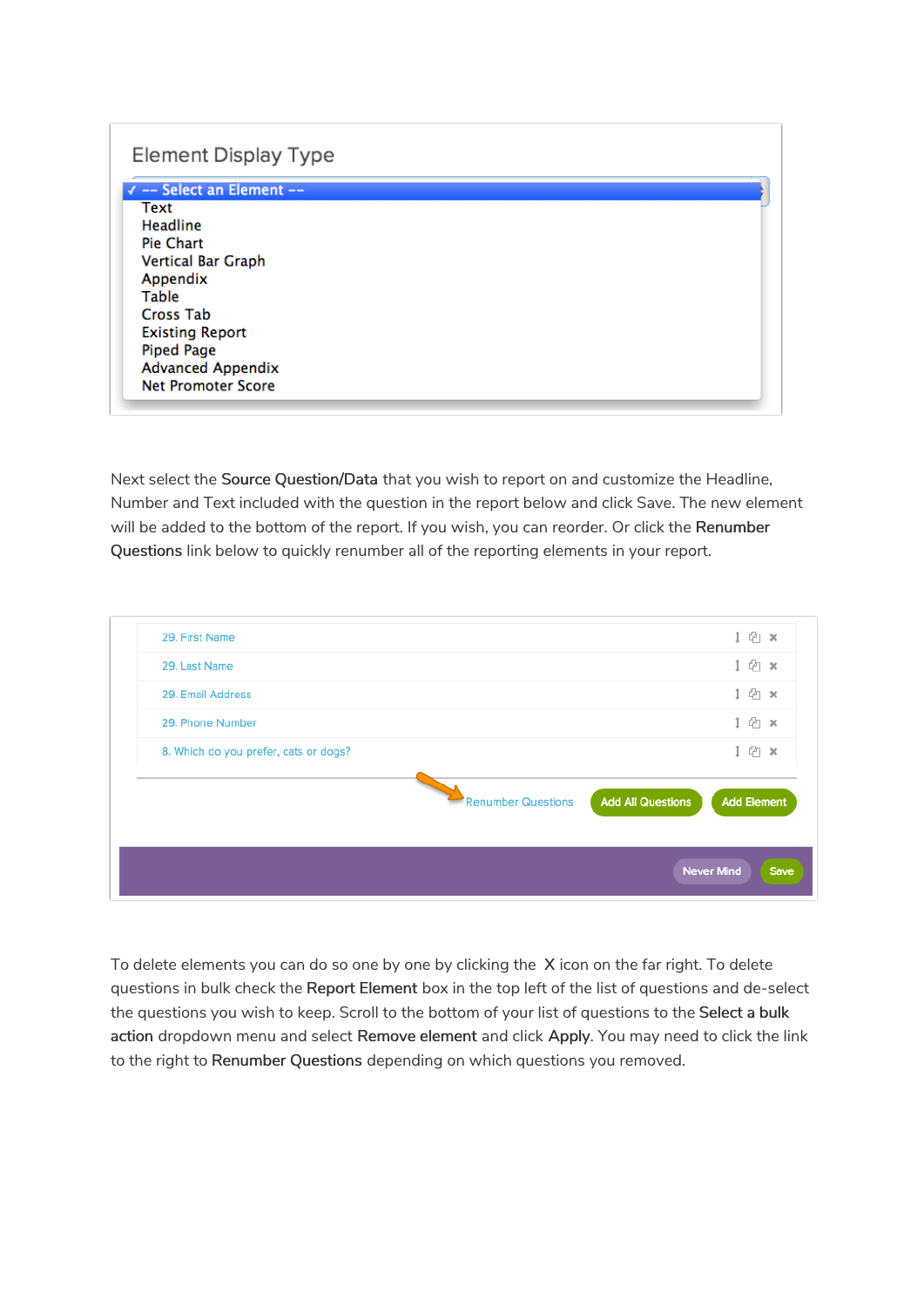|                                                                                    | 7. Can you trigger logic with the generated test data?           | <b>O</b> Pie Chart        |                          | $4^{\circ}$ x      |
|------------------------------------------------------------------------------------|------------------------------------------------------------------|---------------------------|--------------------------|--------------------|
| <b>■ 8. Which of the following are options to prepopulate</b><br>data in a survey? |                                                                  | <b>III</b> Bar Chart      |                          |                    |
| page where it is clicked.                                                          | <b>M</b> 9. True or False, Save & Continue saves the data on the | <b>O</b> Pie Chart        |                          | 1 (h x             |
| Convert Element Type                                                               | bre                                                              | <b>O</b> Pie Chart        |                          | $n \times$         |
| Convert to pie chart<br>Convert to bar chart                                       |                                                                  | <b>O</b> Pie Chart        |                          | 47x                |
| Convert to table                                                                   |                                                                  | <b>Renumber Questions</b> | <b>Add All Questions</b> | <b>Add Element</b> |
| Remove                                                                             |                                                                  |                           |                          |                    |
| Remove element                                                                     |                                                                  |                           |                          |                    |

# Change Chart Type

Within Legacy Summary Reports, each question type has a default chart type. For example, radio button questions will report as a pie chart by default and checkbox questions report as a bar chart. To learn more about the default chart types, visit our tutorial on Legacy Summary Report Chart Types.

If you would like to change the chart type of a given question, simply click the pencil icon to edit and under Element Display Type select your desired chart type. It is important to note that some questions and chart types are not compatible. For example, the answers to a checkbox question add up to more than 100%, hence the pie chart will not display your data correctly. Check out our Legacy Summary Report Chart Types tutorial for question-chart compatibility.

| <b>Element Display Type</b> |
|-----------------------------|
| <b>Pie Chart</b>            |
| -- Select an Element --     |
| Text                        |
| Headline                    |
| <b>Pie Chart</b>            |
| Vertical Bar Graph          |
| Appendix                    |
| Table                       |
| <b>Cross Tab</b>            |
| <b>Existing Report</b>      |
| <b>Piped Page</b>           |
| <b>Advanced Appendix</b>    |
| <b>Net Promoter Score</b>   |
| Area Chart                  |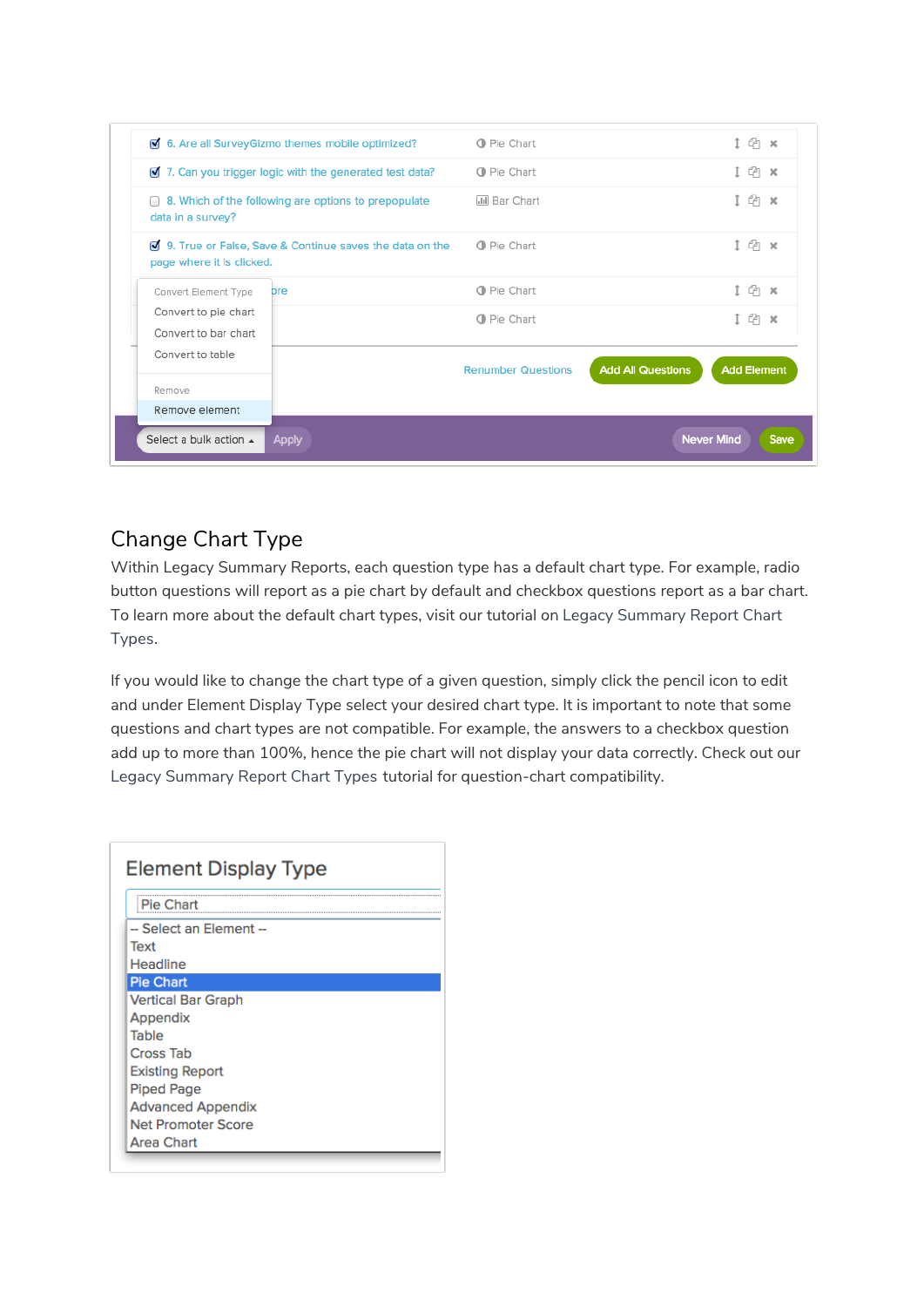You can also change the report element chart type in bulk by clicking the Report Element checkbox above the list of questions. This will select all the questions, uncheck the ones you don't want to convert then click the Select a Bulk Action menu. You can then choose from Convert to pie chart, convert to bar chart, convert to table or Remove Element.

| Title                                                                |                                                                                                                                                  |                       |  |  |  |
|----------------------------------------------------------------------|--------------------------------------------------------------------------------------------------------------------------------------------------|-----------------------|--|--|--|
| Summary Report - Jun 12, 2012                                        |                                                                                                                                                  |                       |  |  |  |
| Report Element                                                       |                                                                                                                                                  | Element Type          |  |  |  |
| online surveys part of your job?                                     | $\blacksquare$ Is the creation (construction and design) of                                                                                      | <b>O</b> Pie Chart    |  |  |  |
| months?                                                              | Have you created an online survey in the last 12                                                                                                 | <b>O</b> Pie Chart    |  |  |  |
|                                                                      | Is this the first time you have taken this survey?                                                                                               | <b>O</b> Pie Chart    |  |  |  |
| Which item below best describes you?                                 |                                                                                                                                                  | <b>O</b> Pie Chart    |  |  |  |
| <b>√</b> Version                                                     |                                                                                                                                                  |                       |  |  |  |
|                                                                      | Which statement below best matches your<br>organization? If you are a consultant, please answer<br>on behalf of your most common type of client. | <b>O</b> Pie Chart    |  |  |  |
| answer for your clients                                              | How many customers does your organization<br>have (or serve)? If you are a consultant, please                                                    | <b>O</b> Pie Chart    |  |  |  |
| answer for your clients                                              | Which category best fits the industry that your<br>organization is in? If you are a consultant, please                                           | <b>Ⅰ</b> Pie Chart    |  |  |  |
| Convert Element Type<br>Convert to pie chart<br>Convert to bar chart | hization perform online<br>are a consultant, please                                                                                              | <b>Jill Bar Chart</b> |  |  |  |
| Convert to table                                                     | oes your organization run                                                                                                                        | <b>O</b> Pie Chart    |  |  |  |
| Remove<br>Remove element                                             | nsultant, please answer for                                                                                                                      |                       |  |  |  |
| Select a bulk action $\triangle$                                     | <b>Apply</b>                                                                                                                                     |                       |  |  |  |

You can also customize the color of your Legacy Summary Report charts on the Charts tab, using HEX color codes. If you put your own colors in, the charts will repeat only your custom colors, so make sure they work together!

### Remove "All Others"

By default, Radio Button and Checkbox questions with 11+ answer options will group answer options 8+ into an "All Others" category in Legacy Summary Reports.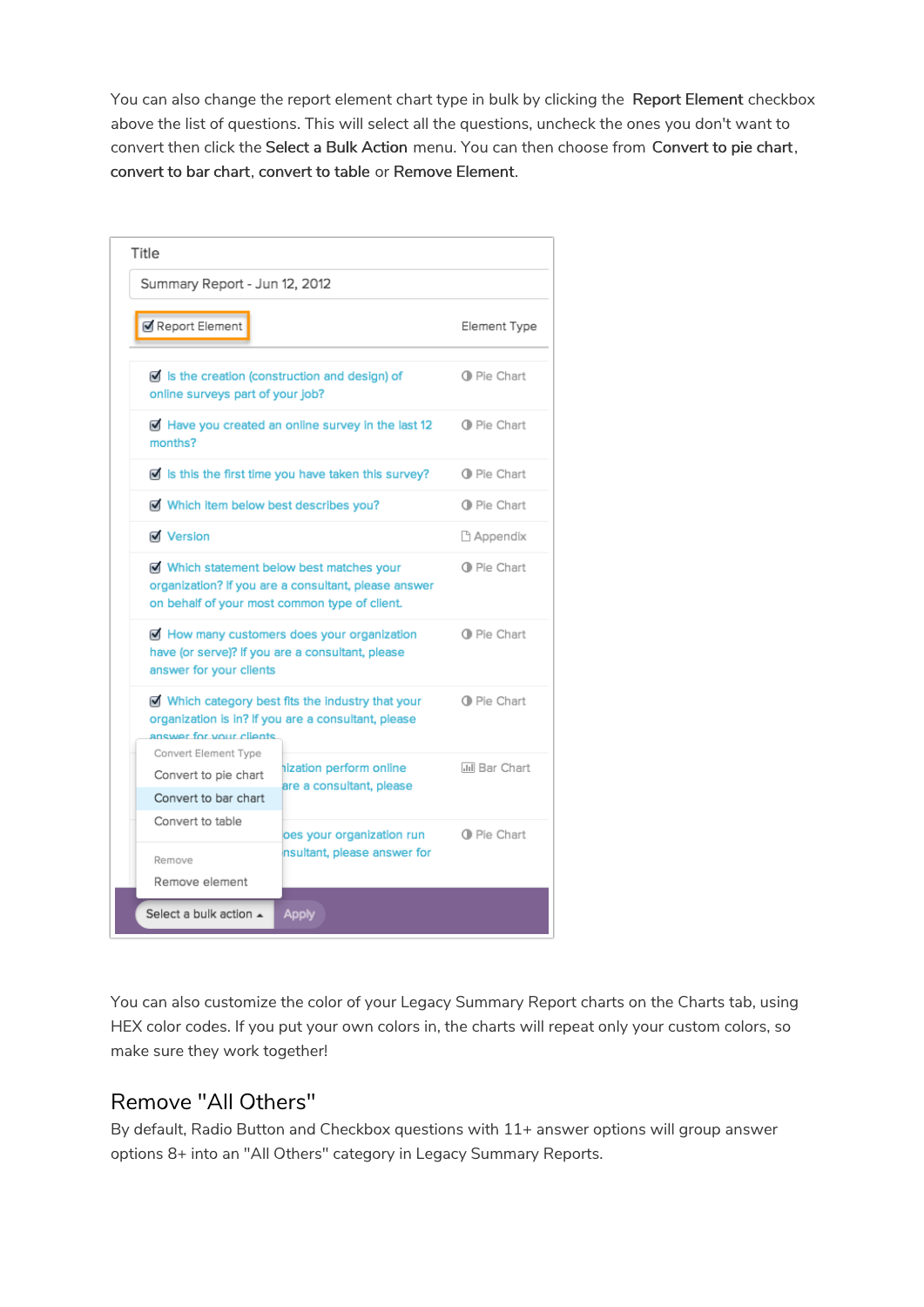

You can easily change this setting for all Pie and Bar Charts under Charts > Show all options in graph.

There are also a couple of customization options available to apply on a question-by-question basis. First, you can turn this off per question by editing that corresponding element in your report and selecting Show all options in graph.

If you don't mind the "All Others" bar or slice but prefer it to represent the answer options with the smallest number of responses you could select the option to Order By: Number of responses. This will keep the "All Others" bar or slice but ensure that it represents the answer options with the lowest number of responses as pictured below:

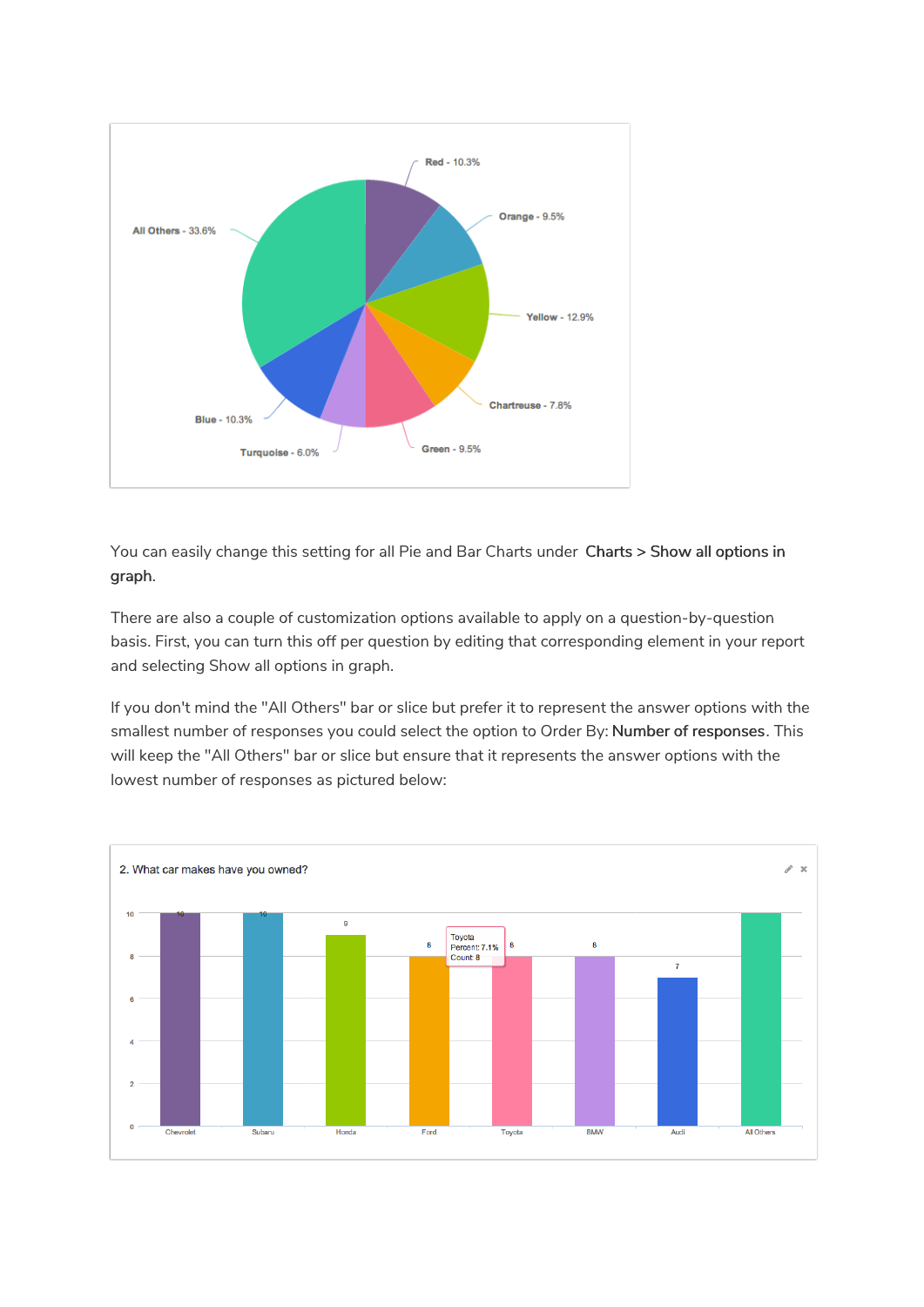# Report on Table Rows Separately

The rows of both radio button and checkbox grid questions can be reported on separately as either a pie or a bar chart. Here are the steps to set this up:

Click Customize Report. On the General tab scroll to the bottom of your questions and click Add Element. For a radio button grid select the Pie Chart in the Element Display Type dropdown. For checkbox grids select the Vertical Bar Graph.

In the Source Question/Data field select the first row of the table in the dropdown, seen here:



Customize the Headline (populated with the row header by default), Number and Text fields if you wish and click Save.

This will add the new pie or bar chart to the bottom of your question. You can reorder this reporting element if you wish and then click Save. This will re-run the report.

This will display the rows of the table in chart format. Beautiful!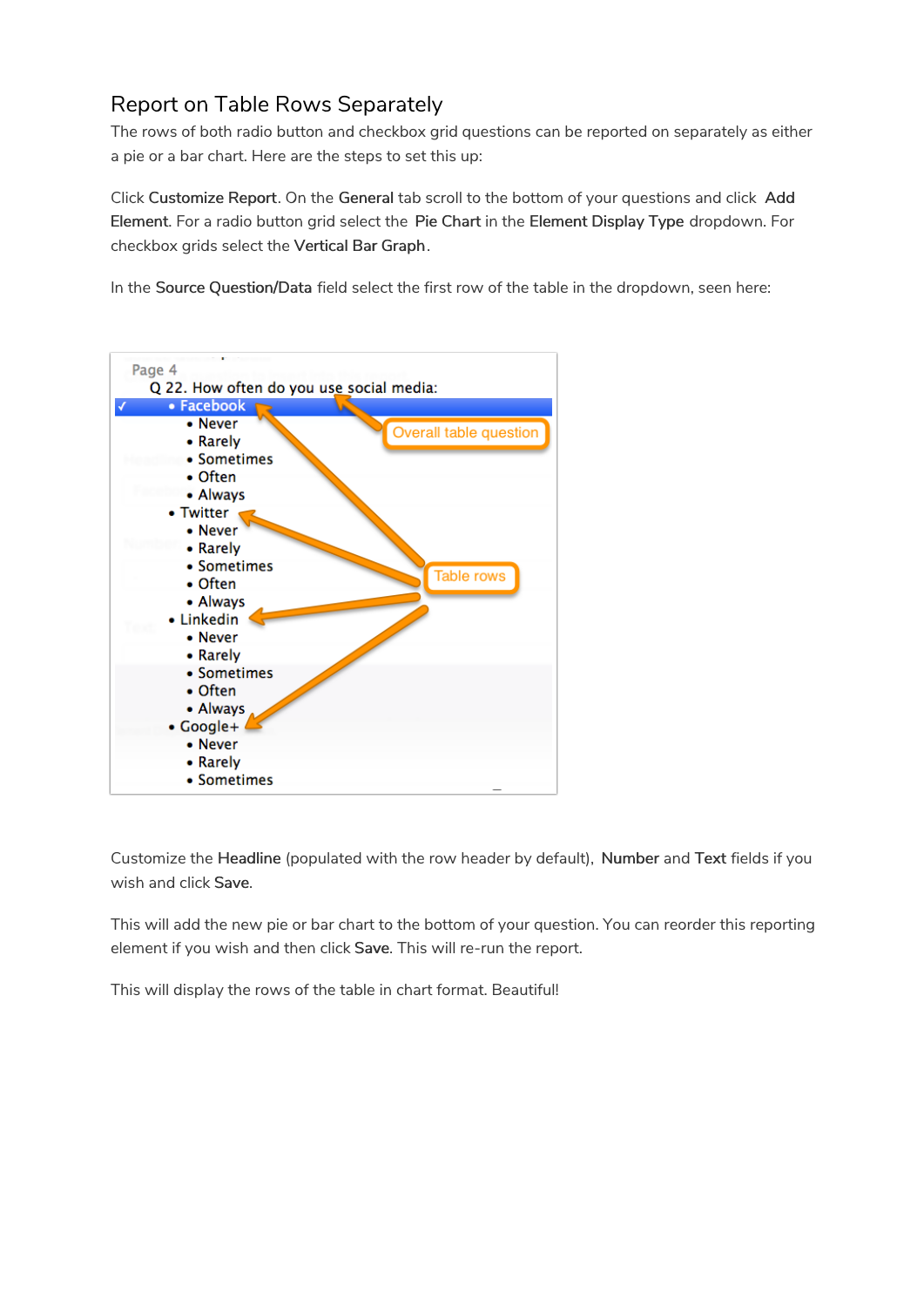

### Remove NA Answer Options

Well-designed survey questions often allow customers an opt-out option like "not applicable" to maintain the question's validity. If you are using this option, you'll likely also want to remove this option from your reports.

To remove NA options from your report click Customize Report and go to the Options tab and check the option to Exclude NA options. For all questions with answer options set to NA this will remove them from the chart, table and total response count!

#### Haven't set up any NA options yet? You can do so by following the steps below!

- 1. Edit the question with the NA option.
- 2. Edit the NA option (it can be called whatever you wish NA, N/A, Not Applicable, Does not apply, etc.) by clicking the pencil icon.
- 3. Select Not applicable in the Special Settings dropdown menu.
- 4. Click Done and Save.

### Include Partial Responses in Your Report

The default Legacy Summary Report will include only Complete and Test responses. If you would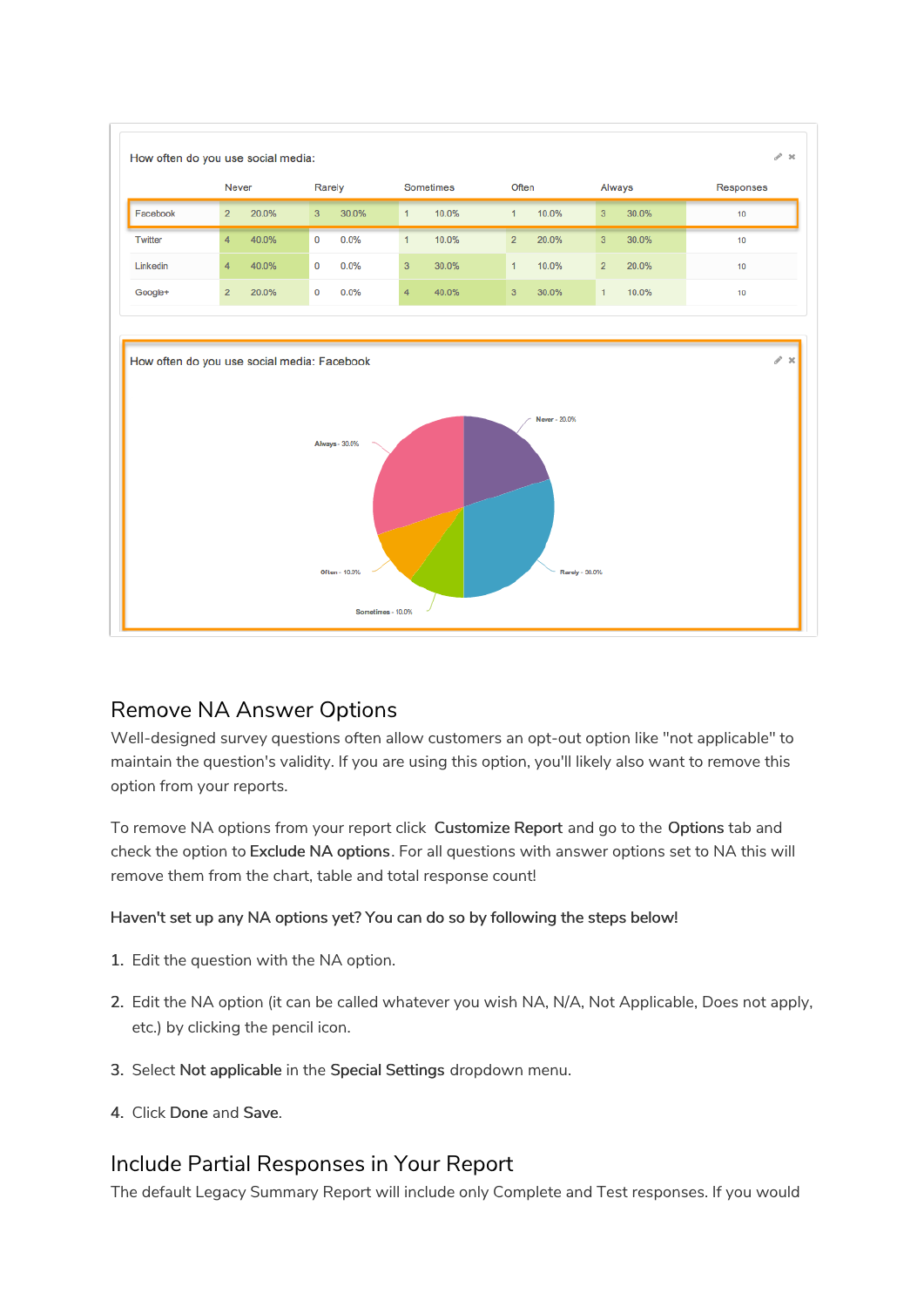like to customize the responses included in your report by status click Customize Report and go to the Filter tab.

| <b>Edit Report Settings</b>             |               |                |              |               |              |              |
|-----------------------------------------|---------------|----------------|--------------|---------------|--------------|--------------|
| <b>GENERAL</b>                          | <b>CHARTS</b> | <b>OPTIONS</b> | <b>STATS</b> | <b>FILTER</b> | <b>STYLE</b> | <b>SHARE</b> |
| <b>Response Status</b><br>☑<br>Complete |               |                |              |               |              |              |
| Disqualified<br>U.                      |               |                |              |               |              |              |
| Partial<br>⊽<br>Test                    |               |                |              |               |              |              |
|                                         |               |                |              |               |              |              |

You can also filter your report by the following:

- Date
- Response IDs
- IP Address
- Campaign
- Filter rules using questions in the survey, email campaign data, or system data.

#### Customize or Exclude Statistics

The default report will include a statistics table with the Sum, Average, StdDev and Max statistics. On the Stats tab you can choose which statistics to include in your report or uncheck the Show Statistics Table to exclude statistics altogether.

Please note you must have numeric Reporting Values to utilize Legacy Summary Report statistics.

- Total Responses Total responses to the question.
- $\bullet$  Min The minimum value selected across all responses. Available for questions with numeric reporting values.
- Max The maximum value selected across all responses. Available for questions with numeric reporting values.
- Sum The sum is computed by multiplying the number of responses for each option by its numeric reporting value and summing. Available for questions with numeric reporting values.
- Avg Average is the Sum divided by the Total Responses. Available for single select questions with numeric reporting values.
- StdDev Standard deviation is a measure of variation. Available for questions with numeric reporting values.
- Unanswered Count Total responses that did not answer the question regardless of logic that may have skipped them past the question.